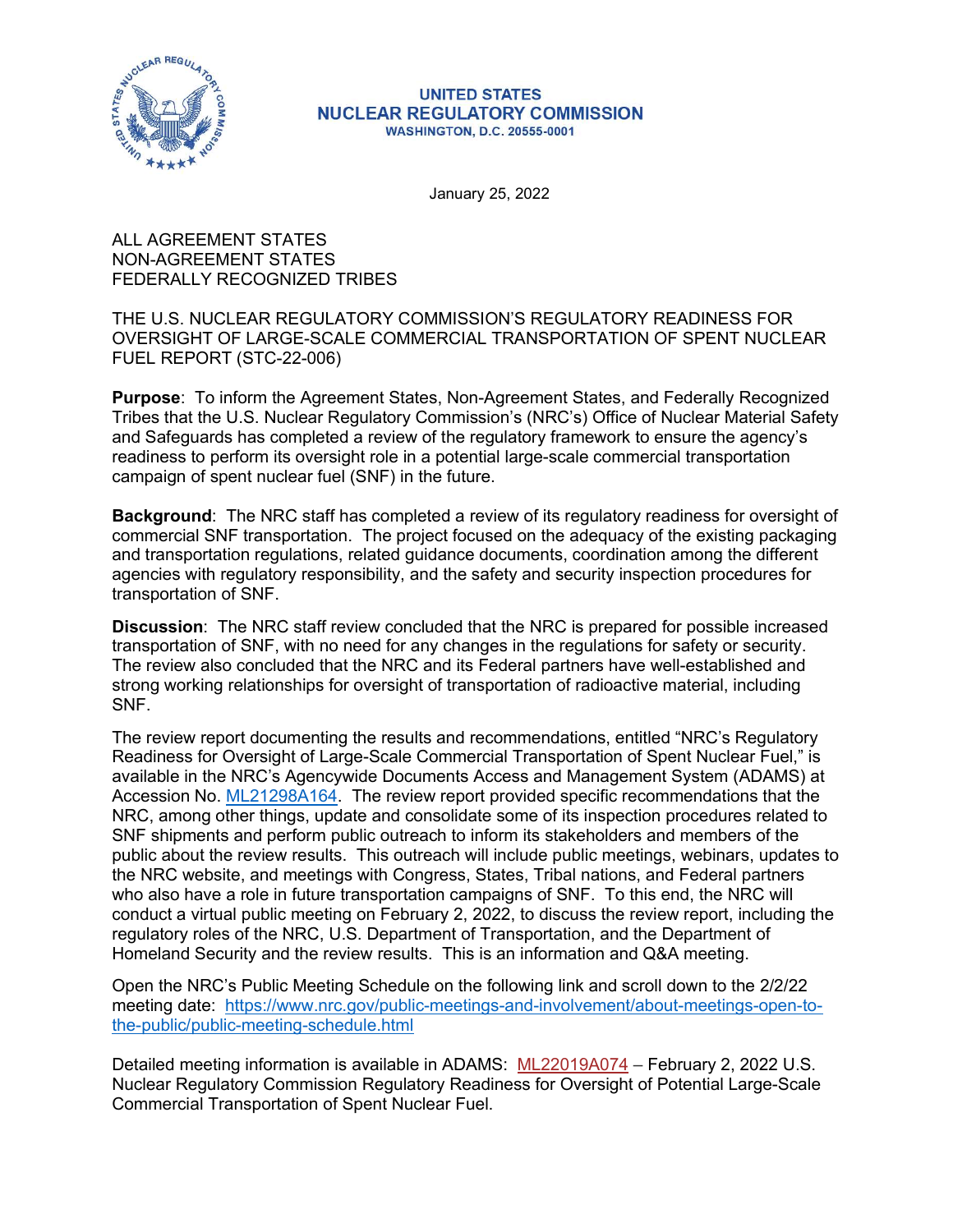STC-22-006<br>If you have any questions regarding this communication, please contact the individual named<br>below: If you have any questions regarding this communication, please contact the individual named below: STC-22-006 2<br>
If you have any questions regarding this communication, please contact the individual named<br>
below:<br>
POINT OF CONTACT: David Pstrak<br>
TELEPHONE: 301-415-7053 1. (LAM Signed by Anderson, Brian<br>
601/25/22<br>
501-4

TELEPHONE: 301-415-7053

Signed by Anderson, Brian on 01/25/22

Brian C. Anderson, Chief State Agreement and Liaison Programs Division of Materials Safety, Security, State, and Tribal Programs Office of Nuclear Material Safety and Safeguards